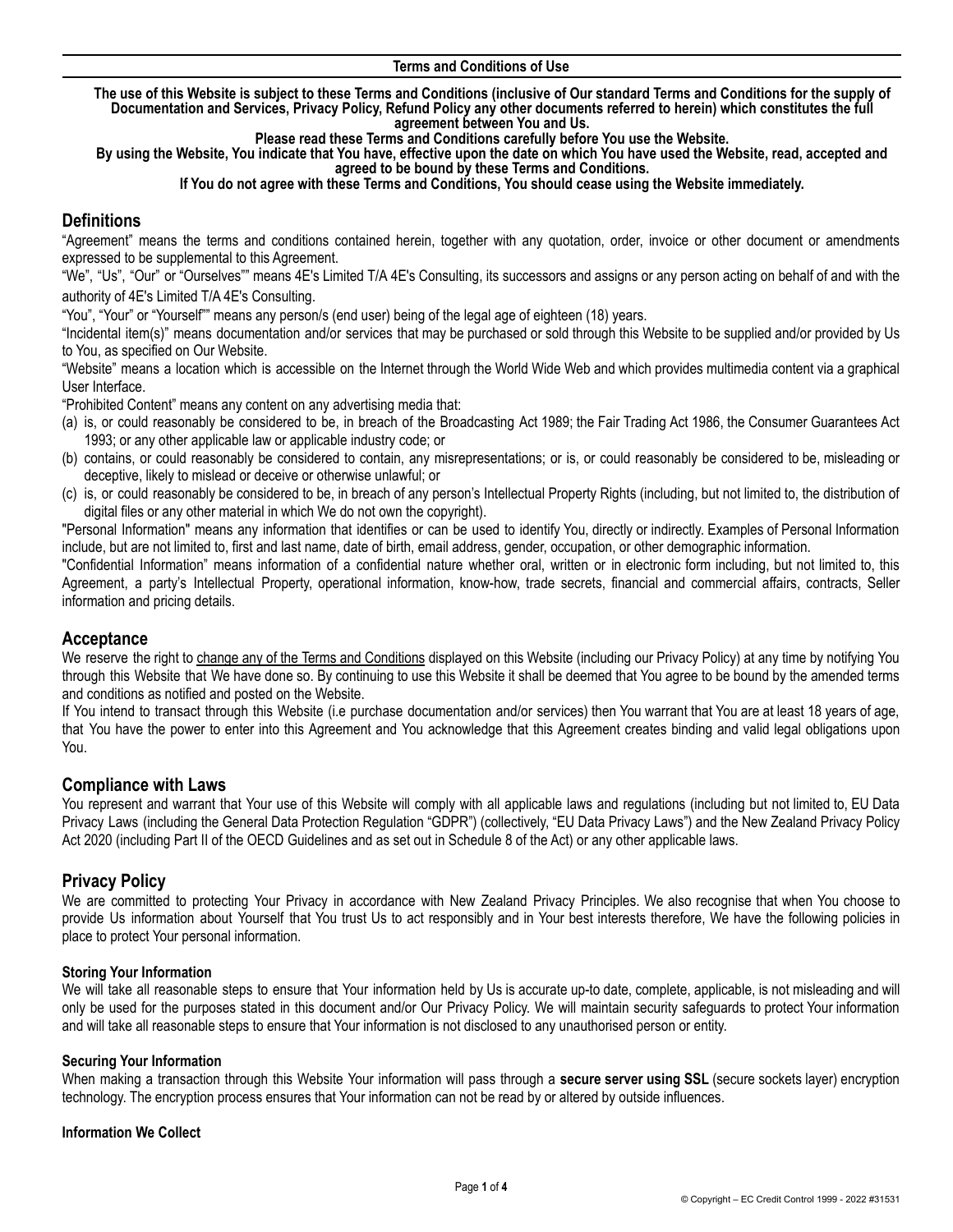#### **Terms and Conditions of Use**

When You request Documentation or Services, We may collect Personal Information supplied by You when You complete an online form in order to facilitate the purchase of Documentation and/or Services. Such information will enable Us to process Your transactions efficiently, analyse our Website services and enable Us to provide a higher level of customer service (which may include informative or promotional activities).

We may also collect the following information/tracking data for statistical purposes and to help Us understand how to make Our Website more available and user friendly for You and to measure the success of any advertising activities We may under take:

(a) Your IP address.

- (b) The date and time of Your visits to Our Website.
- (c) Your clicks and activity on this Website.
- (d) The referring Website if any through which You clicked through to this Website.
- (e) Technical information on Your browser, device and operating systems.

#### **Information We Release**

We will only release information about You as authorised by Yourself, required by law or where required in order for Us to provide Documentation or Services to Yourself e.g to third party suppliers, or delivery companies. Where supplied to such third parties the information provided will only be sufficient for the third party to perform their services and may not be used by them for any other purpose.

We will not release Your information for any purpose which You could reasonably expect us not to release the information.

Except as detailed above We do not share, give, sell, rent, or lease information to third parties and Your Personal Information will only be disclosed to those employees within Our organisation who have a need to know in order to ensure You are provided with information about Our products and Services or to request Documentation and Services through this Website.

Under the Privacy Act legislation You can ask to see any information We may hold about You and You also have the right to have any inaccuracies in the same corrected by Us. We will comply with any such requests to the extent required by the Privacy Act legislation within fourteen (14) days of the receipt of Your request. We may ask you to verify your identity in order to help us respond efficiently to your request.

# **Other Data Protection Rights**

You may have the following data protection rights:

- (a) To access, correct, update or request deletion of Personal Information. We will take all reasonable steps to ensure that the data We collect is reliable for its intended use, accurate, complete and up to date.
- (b) In addition, individuals who are residents of the European Economic Area "EEA" can object to processing of their Personal Information, ask to restrict processing of their Personal Information or request portability of their Personal Information. You can exercise these rights by contacting Us using the contact details provided in the "Questions and Concerns" section below.
- (c) Similarly, if Personal Information is collected or processed on the basis of consent, the data subject can withdraw their consent at any time. Withdrawing Your consent will not affect the lawfulness of any processing We conducted prior to Your withdrawal, nor will it affect processing of Your Personal Information conducted in reliance on lawful processing grounds other than consent.
- (d) The right to complain to a data protection authority about the collection and use of Personal Information. For more information, please contact your local data protection authority. Contact details for data protection authorities in the EEA are available at http://ec.europa.eu/justice/article-29/structure/data-protection-authorities/index\_en.htm.

# **Questions & Concerns**

If You have any questions or comments, or if You have a concern about the way in which We have handled any privacy matter, please use Our [contact](https://mailchimp.com/contact/) form via this Website to send Us a message. You may also contact Us by postal mail or email at: info@4es.nz

### **For EEA Residents:**

For the purposes of EU data protection legislation, the Privacy Officer is the Data Protection Officer (DPO) of Your Personal Information. Our Data Protection Officer can be contacted at: info@4es.nz

# **For Non-EEA Residents:**

**Attention: Privacy Officer** info@4es.nz **Postal Address: 7 Cameron Crescent ROLLESTON 7614**

# **Cookies**

We and Our partners may use various technologies to collect and store information when You use this Website, and this may include using cookies and similar tracking technologies, such as pixels and web beacons. These web beacons track certain behavior such as whether the email sent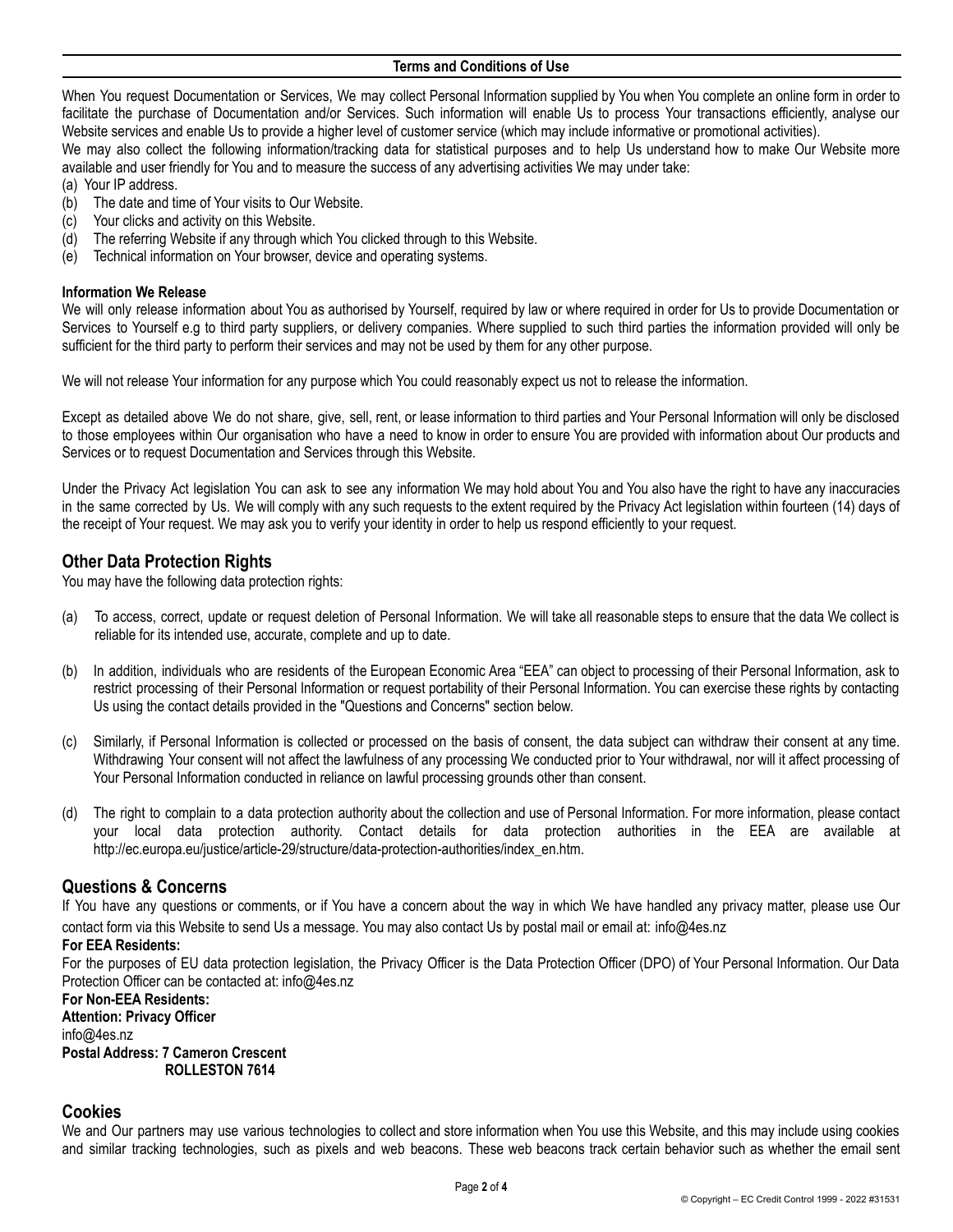through the Website was delivered and opened and whether links within the email were clicked. They also allow Us to collect information such as the recipient's:

- IP address, browser, email client type and other similar details;
- Tracking Website usage and traffic;
- Reports are available to Us when We send email to You, so We may collect and review that information.

These cookies **do not read Your hard drive** but may be stored on Your hard drive to enable Our Website to recognise You when You return to the same.

# **Mailing Lists**

If at any time You are on a mailing list of Ours then You may request to be removed from the same and We will comply with Your request if there is no unsubscribe button provided then please contact Us with Your request using the "Contact Us" section of this Website.

# **Returns, Damaged or Defective Documentation/Services**

Our policy in relation to Returns, Damaged or Defective Documentation shall be as specified in Our standard Terms and Conditions for the supply of Documentation and Services. We shall not accept returns for change of mind or if You make a wrong decision unless due to our negligence or incorrect information supplied by Ourselves.

# **Copyright and Trademarks**

The contents of this Website are at all times the copyright or trademark property of either Ourselves, Our suppliers or linked third parties and You may not distribute, reproduce, display, publish any trademark or other content of this Website for any purpose whatsoever without the prior written approval of Us, Our suppliers or linked third parties (each as applicable). Furthermore You agree to indemnify Us against any claims, costs, damages or losses incurred by Us should You fail to comply with this clause.

# **Advertisers and Linked Sites**

The display on Our Website of any advertiser or the provision of a link to third party Websites does not constitute Our endorsement of either the advertiser or third party provider or any of their Website content (including but not limited to, any Prohibited Content) or business practices. As We do not have any control of the content of any third party Websites, access to such Websites is at Your sole risk and We recommend that You thoroughly review the terms and conditions of use and the Privacy policies of any third party Website immediately once You access such a Website.

We shall accept no liability in regards to any dealings, promotions or activities between Yourself and advertisers or third party providers.

# **Specifications and Information**

Specifications and information provided on this Website are given in good faith based on Our knowledge, experience, or information provided to Us by manufacturers and/or suppliers, or derived from sources believed to be accurate at the time the information is received by Us, therefore it is recommended if You have any concerns as to the suitability of Documentation or Services provided through this Website in respect of the use of the Documentation or Services or their suitability for a particular use that You contact Us or seek external professional opinion.

You acknowledge and accept that colours of items displayed on the Website may not reflect the true and actual colour of such items as this may be affected by external influences such as the quality of images supplied to Us for use, or the quality, age or settings on Your monitor. If colour is a major factor in Your decision making We recommend You contact Us before purchase.

# **On-Line Ordering**

Display on this Website does not guarantee the availability of any particular Documentation(s) therefore all orders placed through this Website shall be subject to confirmation of acceptance by Us. Orders for Services shall be subject to confirmation of suitable timeframes between You and Ourselves for provision of the Services.

# **Continuous Service**

Due to the inherent nature of Websites We cannot guarantee uninterrupted or continuous availability of this Website and You accept that the Website may also be unavailable from time to time for maintenance or scheduled upgrades. Where able We shall give You advanced warning of the same. We shall accept no liability in relation to Website downtime whether scheduled or otherwise.

# **Termination of Use**

These terms and Your access to Our Website may be terminated by Us (at Our sole discretion) at any time without notice or any requirement to give You a reason why. In the event of termination under this clause We shall have no liability to You whatsoever (including for any consequential or direct loss You may suffer).

# **Jurisdiction**